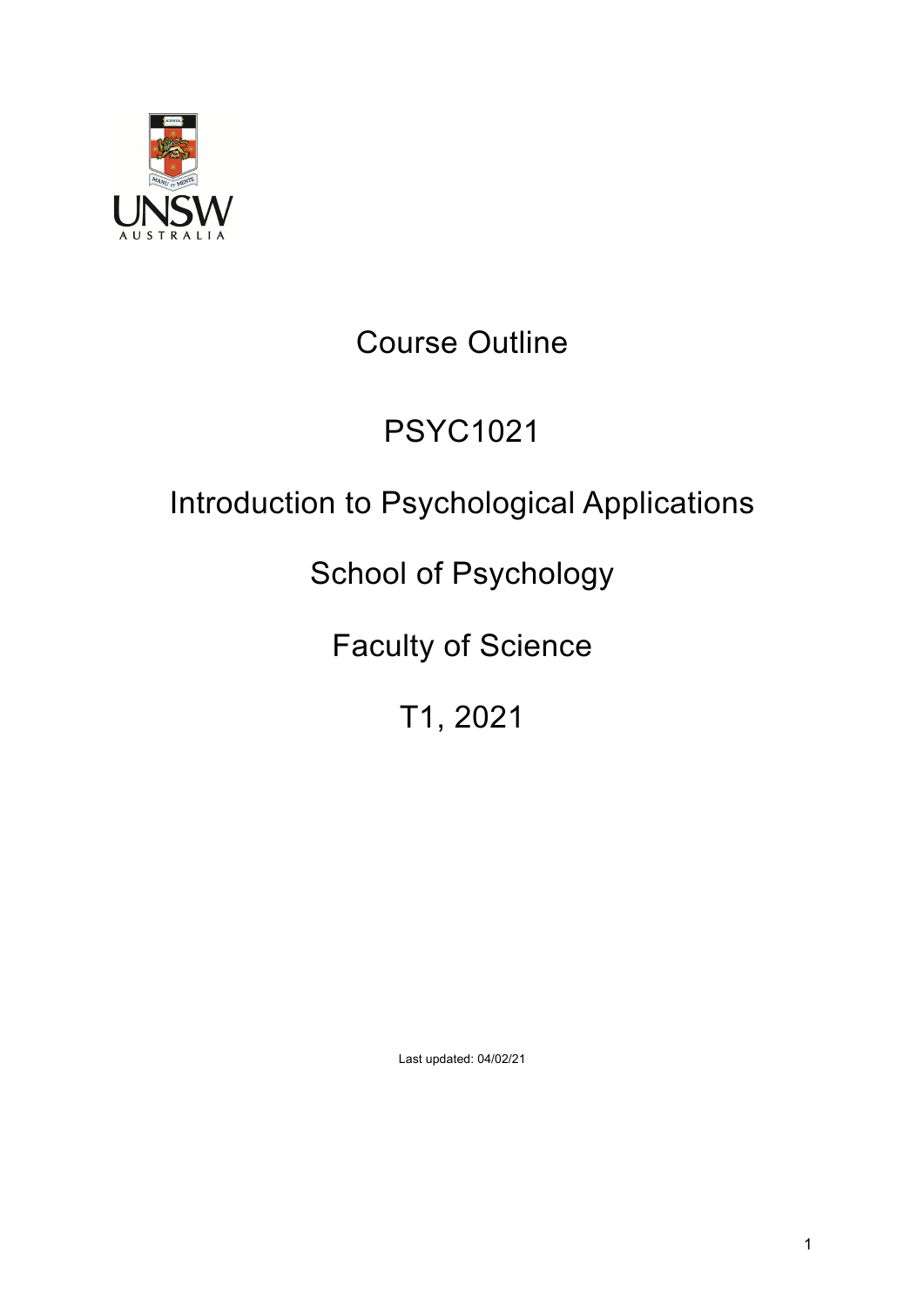# 1. **Staff**

| <b>Position</b>                                   | <b>Name</b>                 | Email                    | <b>Consultation times and</b><br><b>locations</b> |
|---------------------------------------------------|-----------------------------|--------------------------|---------------------------------------------------|
| Course<br>Co-<br>convenor,<br>Tutor &<br>Lecturer | Dr Sue Morris<br>(SM)       | s.morris@unsw.edu.au     | By appointment only                               |
| Tutor &<br>Lecturer                               | Elizabeth<br>Summerell (ES) | e.summerell@unsw.edu.au  | Email for availabilities                          |
| Lecturer                                          | Eva Chan (EC)               | e.chan@unsw.edu.au       | Email for availabilities                          |
| Lecturer                                          | Dr Richard Kemp<br>(RK)     | richard.kemp@unsw.edu.au | Email for availabilities                          |
| Lecturer                                          | Melissa Black<br>(MB)       | m.black@blackdog.org.au  | Email for availabilities                          |

## **2. Course information**

| Units of credit:  | 6                                                                                                                                                           |
|-------------------|-------------------------------------------------------------------------------------------------------------------------------------------------------------|
| Pre-requisite(s): | PSYC1021 is restricted to students currently enrolled in<br>programs 3632 (Bachelor of Psychology (Hons)), and 4721<br>(Bachelor of Psychology (Hons)/Law). |

**Teaching times and locations:** PSYC1021 Timetable

## **2.1 Course summary**

This course offers an introduction to psychology as a scientific discipline and as a profession, with special emphasis on initiating the academic and professional development of students in the Bachelor of Psychology program. The content of this course is structured around the graduate attributes associated with the scientist-practitioner model, the basis for the training of psychologists in Australia and internationally. You will be introduced to diverse areas of professional psychology practice, and a major focus of the course will be research training within a group setting. This course also provides a first step in your development of *psychological literacy*, that is, the capacity to intentionally utilise your psychological knowledge, skills and attitudes to achieve personal, professional, and societal goals.

## **2.2 Course aims**

This course offers an introduction to psychology as a scientific discipline and as a profession, with special emphasis on initiating the academic and professional development of students in the Bachelor of Psychology program. This course also provides a first step in your development of psychological literacy, that is, the capacity to intentionally utilise your psychological knowledge, skills and attitudes to achieve personal, professional and societal goals, with the aspirational goal of becoming a psychologically literate global citizen.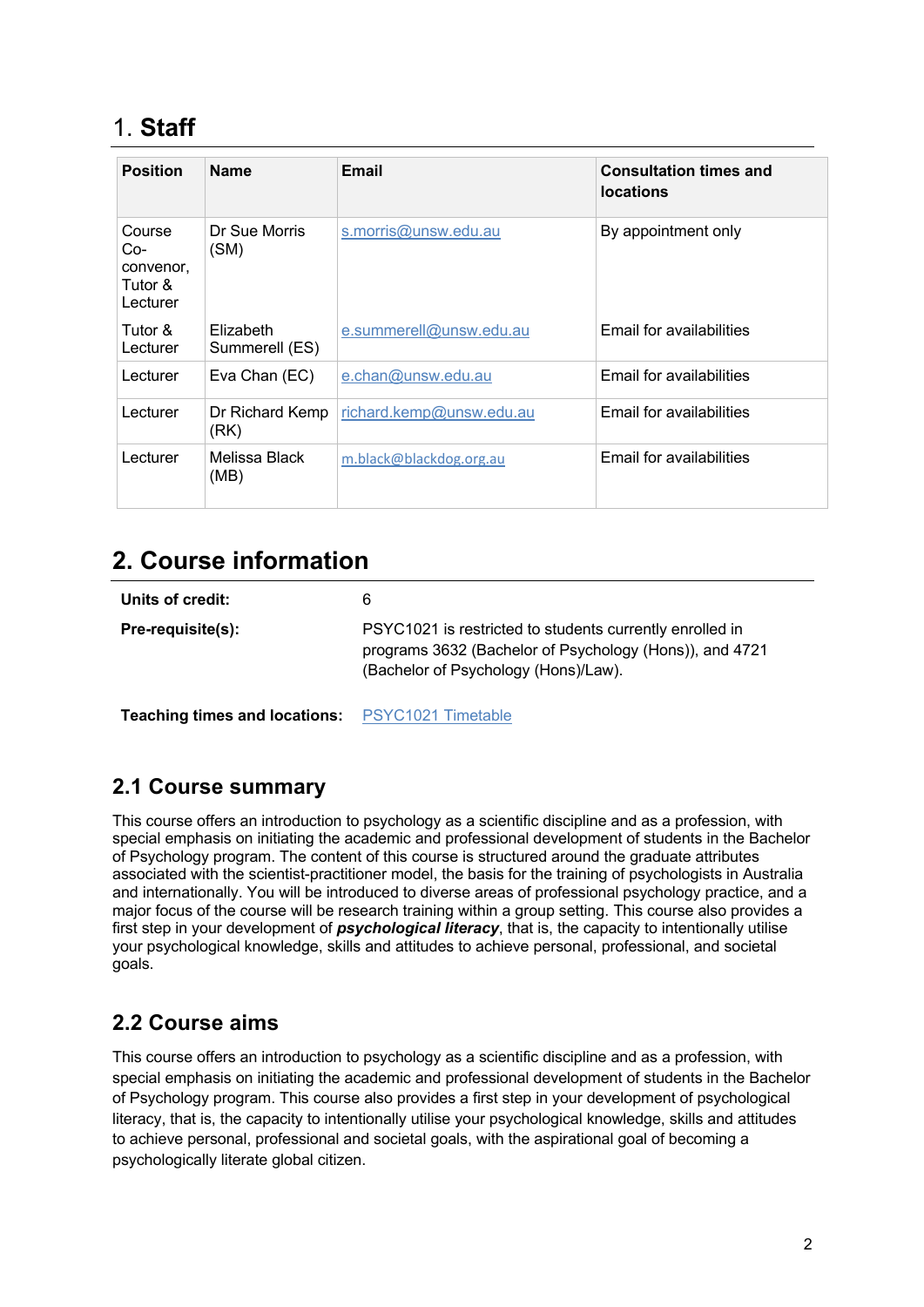## **2.3 Course learning outcomes (CLO)**

| $\overline{c}$                                  | <b>Specifics [and assessments]</b>                                                                                                                                                                                | Level (1=intro; 2=moderate;<br>3=minimum program standard<br>(pass) |
|-------------------------------------------------|-------------------------------------------------------------------------------------------------------------------------------------------------------------------------------------------------------------------|---------------------------------------------------------------------|
| 1 Knowledge                                     | Articulate the key features of undertaking research in psychology [All]                                                                                                                                           | 1                                                                   |
|                                                 | Demonstrate knowledge of professional psychology pathways and of<br>career development [Final Exam]                                                                                                               | 1                                                                   |
|                                                 | Demonstrate knowledge of key issues in forensic, clinical and business<br>professional psychology contexts [Final Exam]                                                                                           | 1                                                                   |
|                                                 | Demonstrate knowledge of literature in a chosen topic [Group<br>assignment]                                                                                                                                       | 1                                                                   |
| 2 Research<br>Methodology                       | Apply the key features of undertaking research in psychology: that is, be<br>able to design, conduct, and communicate scientifically meaningful<br>research [Group assignment; Practical Submissions, Final Exam] | $\mathbf{1}$                                                        |
| 3 Critical thinking<br>skills                   | Individually and collaboratively apply skills of analytical, critical and<br>creative thinking in research [Group assignment; Final exam]                                                                         | 1                                                                   |
|                                                 | Individually and collaboratively apply skills of analytical & critical<br>thinking in human behaviour (eg cognitive fallacies)[Stanovich quizzes;<br>Final exam]                                                  | 1                                                                   |
| 4 Values & Ethics                               | Demonstrate knowledge of ethical issues regarding psychological<br>research [Group assignment]                                                                                                                    | 1                                                                   |
| 5 Communication,<br>interpersonal &<br>teamwork | Demonstrate the capacity for effective oral and written communication<br>[Group assignment, Practical Submissions]                                                                                                | 1                                                                   |
|                                                 | Demonstrate the capacity for effective teamwork [Group assignment]                                                                                                                                                | 1                                                                   |
| <b>6 Application</b>                            | Apply the key features of undertaking research in psychology [Practical<br>submissions; Group assignment; Final Exam]                                                                                             | 1                                                                   |
|                                                 | Apply career literacy skills eg writing an effective curriculum vitae<br>[Practical Submissions]                                                                                                                  | 1                                                                   |

At the successful completion of this course you (the student) should be able to: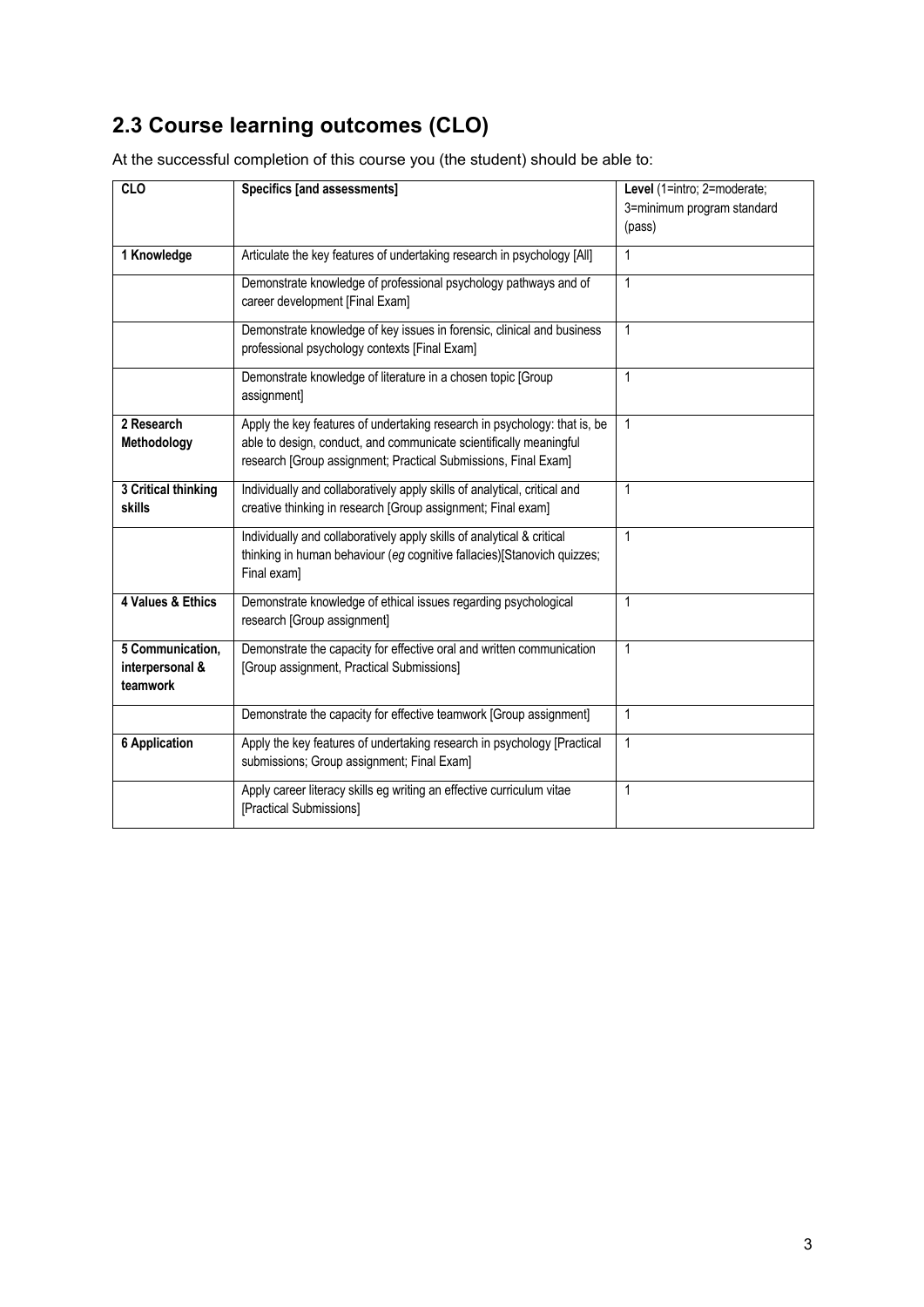| <b>CLO</b>     | <b>Program Learning Outcomes</b>                       |                                                     |                                                     |                              |                        |                                            |                                                                           |
|----------------|--------------------------------------------------------|-----------------------------------------------------|-----------------------------------------------------|------------------------------|------------------------|--------------------------------------------|---------------------------------------------------------------------------|
| Intro<br>Level | 1. Knowledge                                           | 2. Research<br>methodology                          | 3. Critical thinking<br><b>skills</b>               | 4. Values &<br><b>Ethics</b> | 5.Communication<br>etc | 6. Application                             | <b>Assessment</b>                                                         |
|                | Lectures,<br>practicals,<br>quizzes, online<br>modules |                                                     |                                                     |                              |                        |                                            | Group assignment, Practical submissions,<br>Stanovich quizzes, Final exam |
| 2              |                                                        | Lectures, practicals,<br>quizzes, online<br>modules |                                                     |                              |                        |                                            | Group assignment, Practical submissions, Final exam                       |
| 3              |                                                        |                                                     | Lectures, practicals,<br>quizzes, online<br>modules |                              |                        |                                            | Group assignment, Stanovich quizzes, Final exam                           |
| 4              |                                                        |                                                     |                                                     | Lectures,<br>Practicals      |                        |                                            | Group assignment                                                          |
| 5              |                                                        |                                                     |                                                     |                              | Lectures, practicals   |                                            | Group assignment, Practical submissions, Final exam                       |
| 6              |                                                        |                                                     |                                                     |                              |                        | Lectures,<br>practicals,<br>online modules | Group assignment, Practical submissions,<br>Stanovich quizzes, Final exam |

### **2.4 Relationship between course & program learning outcomes, activities and assessments**

Knowledge - Aligns with UNSW Graduate Capability of Scholarship

Research Methodology – Aligns with UNSW Graduate Capability of Scholarship

Critical thinking skills - Aligns with UNSW Graduate Capability of Scholarship

Values and Ethics - Aligns with UNSW Graduate Capability of Professionalism

Communication, Interpersonal & Teamwork Skills - Aligns with UNSW Graduate Capabilities of Professionalism, Leadership, Global Citizenship

Application - Aligns with UNSW Graduate Capabilities of Self-management, Professionalism, and Scholarship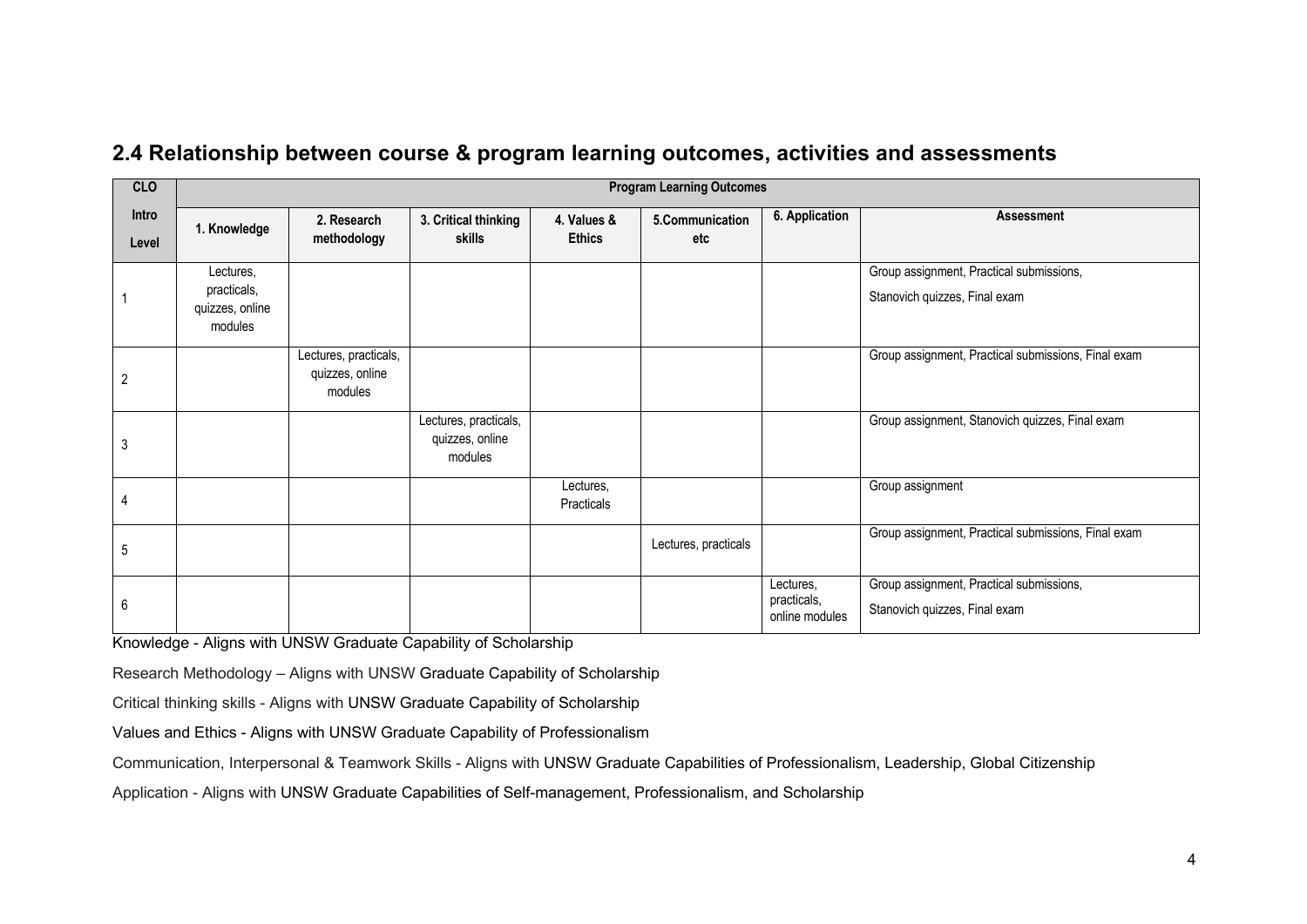# **3. Strategies and approaches to learning**

### **3.1 Learning and teaching activities**

This course involves 2 hours of lectures per week, as well as a 2.5-hour practical class most weeks. **Lectures:** Lectures from Weeks 1-4 will be **interactive seminars held in CLB7**, thus we encourage you to attend if you are able to do so. This will give you an opportunity to discuss ideas with your peers, rather than just listen passively to content being delivered. Other lectures will be online, and either delivered in the time slot "live" by the lecturer, or made available for you to watch during the week, with the opportunity to ask the lecturer questions via Moodle. You will be notified in advance which lectures are "live". All lectures will also be recorded and available on Moodle.

**Practical Participation:** Practicals are an essential and compulsory part of this course, and will involve interactive activities that build on the preparatory material, and assist in the development of learning outcomes. To benefit from and to contribute to practicals, preparation and completion of all preparatory work is required. Material relevant to the assignments will be presented and discussed in practicals. Your attention is also drawn to the following:

**Your practical session time**: You must attend the practical session to which you have been allocated. It will not be possible to switch or change either online or face to face practical classes once allocations are finalised.

**Practical session attendance:** This course requires **100% practical attendance**. **Practicals start in Week 1** and are held **every week other than Week 6**. Attendance will be recorded at the beginning of every practical, and all absences will be recorded. Attendance at face-to-face practicals and timely completion of practical tasks is essential in accordance with UNSW Assessment Implementation Procedure. Inadequate attendance (less than 100% of all practicals) may result in failure to pass the course (whether or not you have medical certificates or other documentation). If you are unable to attend practicals because of sickness or other circumstances outside your control, please *contact Dr Morris as soon as possible*.

Your tutor will be present for the first 2 hours of the practical class. The remaining half-hour is available for you to work with your group on your group assignment. There will be no teaching staff in attendance for the last half hour of each practical class.

For every 6-credit-unit course, you are expected to spend an average of *12 hrs per week on that course*—this includes class-time, pre- and post-practical preparation requirements, outside class-time group work, data-gathering exercises, and the normal study time necessary to adequately complete assignments and examination study. *Under no circumstances will employment be accepted as an excuse not to meet expectations for class participation, group work, or assessments.*  Remember, the terms are quite short (final examinations will be upon you before you know it), so it is your responsibility to ensure that you do not fall behind with the ongoing assessment demands of the course.

## **3.2 Expectations of students**

You are **required to attend all practicals**, to attend &/or watch all lectures, and to meet all participation and assessment specifications. If possible, lectures will be digitally recorded and made accessible via Moodle. Please note that occasionally there is group work in lecture times. Note that you are expected to attend **all** of the compulsory weekly practical classes. Practicals will involve interactive activities that will extend lectures and assist in the attainment of assessable learning outcomes.

You are required to participate in at least 1 hour of weekly collaboration with your group members outside of formal class times – i.e., during the last 30 minutes of your practical class, in the OTHER scheduled time (Friday 1pm), and/or at a time that suits ALL group members to attend weekly.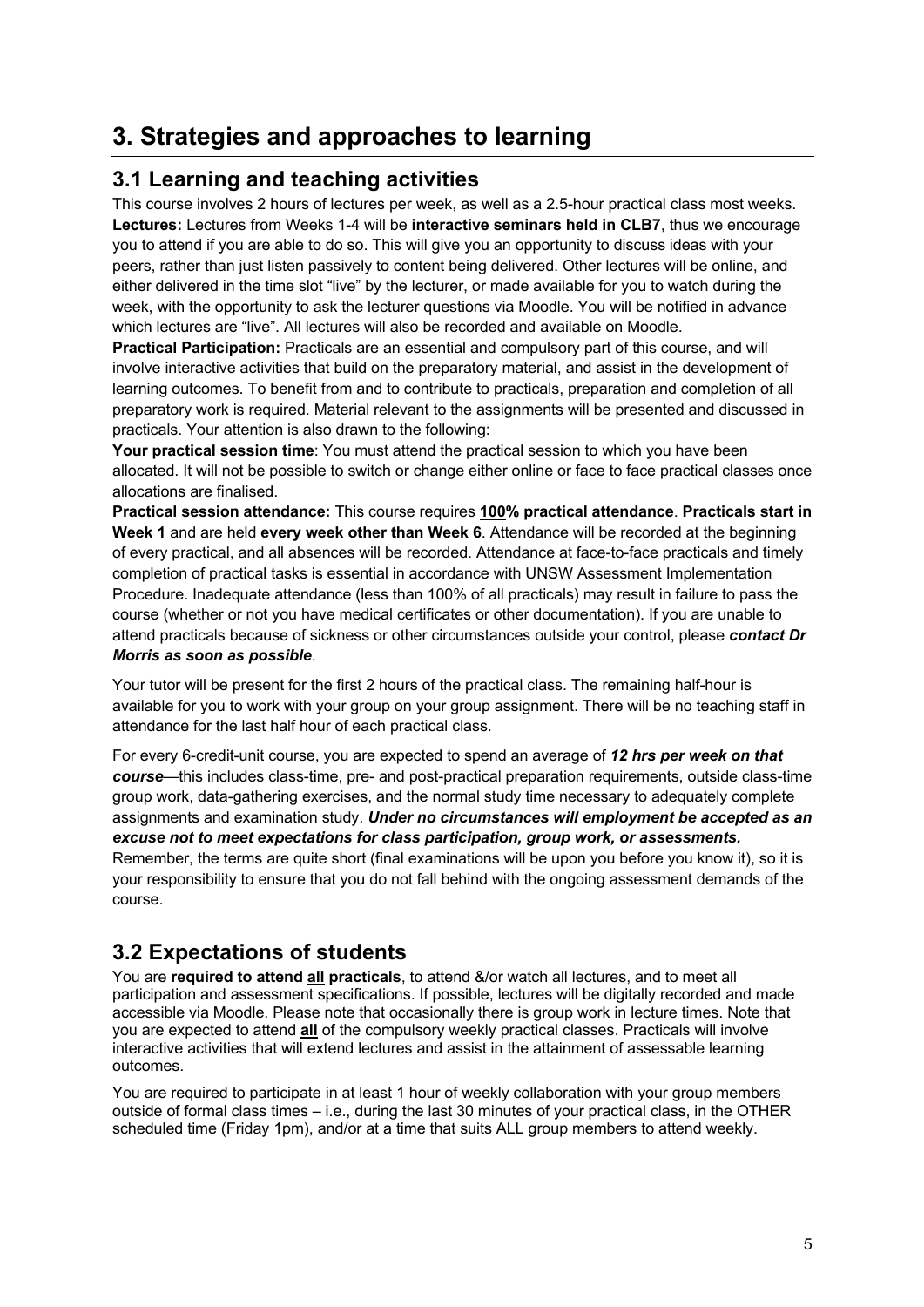It is expected that students are aware of UNSW Assessment policy and understand how to apply for special consideration if they are unable to complete an assignment/exam due to illness and/or misadventure.

It is expected that students have read through the School of Psychology Student Guide.

Moodle contains lecture and practical materials, assessment materials, and any updated information. You are expected to check Moodle regularly. You are also expected to regularly check your UNSW email. Students registered with Equitable Learning Services (ELS) must contact the course coordinator immediately if they intend to request any special arrangements for later in the course, or if any special arrangements need to be made regarding access to the course material. Equitable Learning Plans (ELP) must be emailed to the course coordinator as soon as they are made available.

# **4. Course schedule and structure**

Each week this course typically consists of **2 hours of lectures, 2 hours of formal practical work, 1 hour of face to face group collaboration**, **and 6 hours of non-class** (self-determined) contact hours to complete assessments, readings and exam preparation.

| Week                             | <b>Lecture Topic</b><br>Mon 10-11am AND<br>Tues 2-3pm                | <b>Practical Topic</b><br>Tues 9-11.30 MAT102 (SM)<br>Tues 11.30-2 ONLINE (ES)<br>Tues 11.30-2 MAT103 (SM)<br>Wed 9-11.30 MAT102 (SM)<br>Wed 11.30-2 MAT102 (SM) | <b>Assessment tasks</b><br>(PS = Practical submissions, due before<br>prac class<br>AS = Anytime submission, can be done<br>anytime prior to due date) |
|----------------------------------|----------------------------------------------------------------------|------------------------------------------------------------------------------------------------------------------------------------------------------------------|--------------------------------------------------------------------------------------------------------------------------------------------------------|
| Week 1<br>15/02/21               | Introduction (SM);<br>Stanovich (SM) CLB7                            | Intro to Group work;<br>Intro to Research                                                                                                                        | Stanovich quizzes released<br>Group work part A released                                                                                               |
| Week 2<br>22/02/21               | Stanovich (SM);<br>Introduction to<br>Research (SM) CLB7             | Intro to Group work;<br>Intro to Research; Grp<br>work Part A (cont.)                                                                                            | PS Queue observation due before prac;<br>Stanovich quizzes (cont.)<br>Group Work Part B released                                                       |
| Week 3<br>1/03/21                | <b>Critical and Creative</b><br>Thinking (ES) CLB7                   | <b>Critical and Creative</b><br>Thinking (CCT); group work                                                                                                       | Group work Part A due before prac;<br>PS Positive psychology 1 due before prac;<br>Reflection 1 due 11pm 7/3                                           |
| Week 4<br>8/03/21                | <b>Critical and Creative</b><br>Thinking (ES) CLB7                   | CCT; group work                                                                                                                                                  | PS Positive psychology 2 due before prac;<br>Stanovich quizzes due 11pm 14/3                                                                           |
| Week 5<br>15/03/21               | <b>Adaptive Cognition</b><br>(SM, ES)                                | CCT; group work                                                                                                                                                  | PS Positive psychology 3 due before prac<br>PS journal article submission due before prac                                                              |
| Week 6<br>22/03/21               | Sign off on design<br>(SM)                                           | <b>FLEX WEEK NO PRACS</b>                                                                                                                                        |                                                                                                                                                        |
| Week 7<br>29/03/21               | Careers (EC)                                                         | FINAL sign off on design;<br>group work                                                                                                                          | AS Career Assignment due before lecture                                                                                                                |
| Week 8<br>6/04/21<br>(NB Easter) | Communication (SM)<br><b>ONLINE Psychology</b><br>and Business (LM); | <b>Careers Practical</b>                                                                                                                                         | AS Job Ad due before prac<br>Reflection 2 due 11pm 11/4<br>Data submission (MOODLE)                                                                    |
| Week 9<br>12/04/21               | Forensic Psychology<br>(RK)                                          | Data Interpretation; group<br>work                                                                                                                               | AS Exp. Methodology Task due 11pm 18/4<br>AS Positive Psychology Post due 11pm 18/4                                                                    |
| Week 10<br>19/04/21              | Clinical Psychology<br>(MB)                                          | <b>Group Presentations</b>                                                                                                                                       | <b>Group Part B: Oral Presentation;</b><br>Reflection 3 due 11pm 25/4<br>AS MCQ due 11pm 25/4                                                          |
| Study period<br>27/4/21          |                                                                      |                                                                                                                                                                  | Reflection 4 (Final) due Wednesday 11pm 29/4<br>Exam preparation                                                                                       |
| <b>Exam period</b><br>30/04/21   |                                                                      |                                                                                                                                                                  | Exam preparation                                                                                                                                       |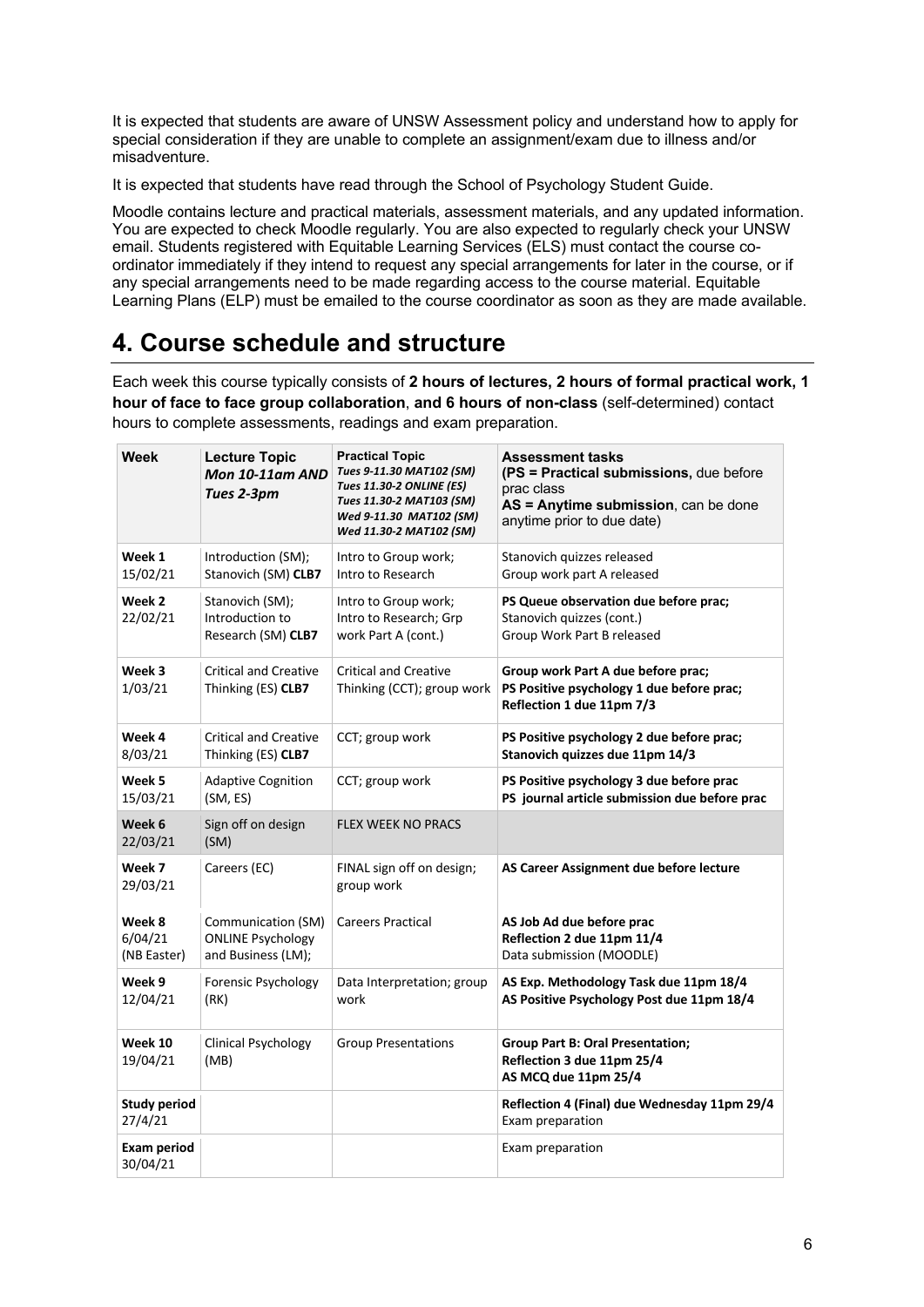# **5. Assessment**

### **5.1 Assessment tasks**

All assessments in this course have been designed and implemented in accordance with UNSW Assessment Policy.

There are THREE categories of assessment in this course, as outlined below. It is important to note that many of the assessment tasks involve the development of a skill. For that reason, students are being asked to complete some tasks more than once, with the first attempt having only a small weighting or used as a baseline against which the later and/or final version(s) will be compared.

| <b>Assessment task</b>                                                              | Length | Weight | Due date                                                              |
|-------------------------------------------------------------------------------------|--------|--------|-----------------------------------------------------------------------|
| <b>Assessment 1: Research and</b><br>communication (Group assignment)               | Varied | 30%    | Part A: Prior to Week 3 Practical<br>Part B: During Week 10 Practical |
| <b>Assessment 2: Thinking like a</b><br><b>Psychologist (Practical Submissions)</b> | Varied | 20%    | Weekly                                                                |
| <b>Assessment 3: Examinations</b>                                                   | Varied | 50%    | Stanovich Quizzes end Week 4<br>Final exam in exam period             |

#### **Assessment 1- Research and Communication: Group Assignment (30%)**  *Part A (5%):*

This part of the Group Assignment will involve analysis of a research article, whereby a series of questions will need to be answered (e.g., identifying the independent and dependent variables). This part of the Group Assignment will provide you with the opportunity to develop research analysis skills that are essential to Part B. Your group will be required to submit one written response (for which you will all receive the same mark) before your Week 3 Practical. The absolute fail date for Part A is the beginning of the Week 4 Practical Class, after which students will receive a mark of 0.

#### *Part B (25%):*

The presentation in Week 10 will be based on a field study that will be designed, analysed, and presented by your small group. You will design a study to test one or more specific hypotheses, test one participant each IF it is possible to do so in a COVID-safe manner, and determine what the data should look like if your hypotheses are and are not supported. In Week 10, your group will present the results of your study to the class (for which it is expected that all group members will receive the same mark). Reporting on research in any area of science is an essential skill that reflects your ability to synthesise empirical (research-based) material requiring a considerable level of both theoretical and conceptual understanding, and to report your conclusions clearly and concisely. Overall, the group assignment will (a) familiarise you with the process of undertaking research in psychology, (b) familiarise you with a particular reporting style and help you acquire the basics of effective and efficient scientific communication, (c) emphasise the development of your scientific communication and information literacy skills, as well as promoting critical and creative thinking, and (d) provide you with a supported collaborative learning experience. Detailed instructions and background information for the group field study will be distributed in your Week 1 practical, and on Moodle. Students may also peer-review the presentations. The absolute fail date for Part B is the end of the Week 10 Practical Class, after which students will receive a mark of 0.

Please note that you are expected to meet **weekly** with your group to work on your group assignments in order to meet the required deadlines. The time on your schedule designated as "Other", as well as the last half-hour of your prac class is to enable your group to have at least one hour in common to meet, however you may meet for an hour at any time that all group members are available.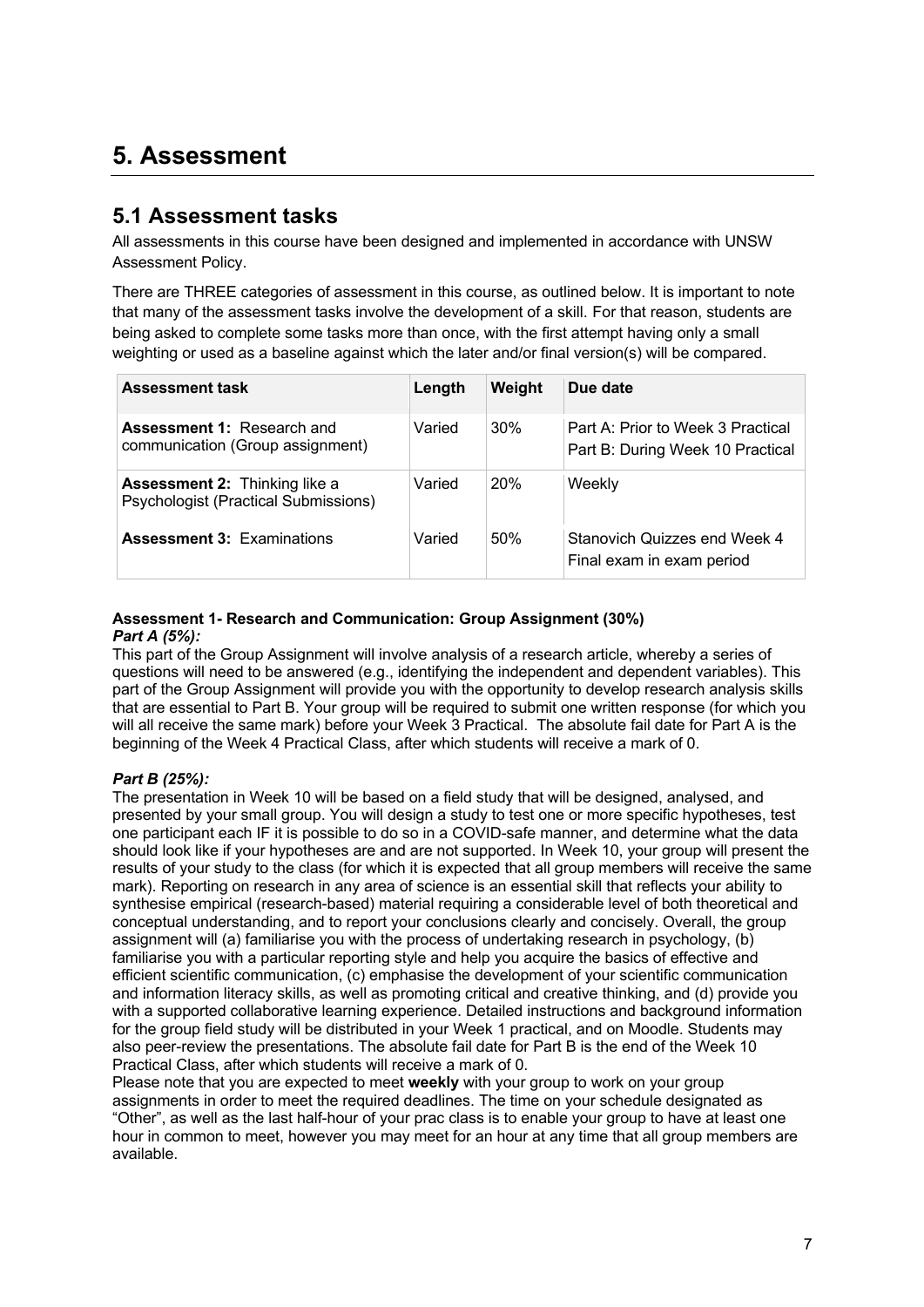#### **Assessment 2 - Practical Submissions: Thinking Like a Psychologist (20%)**

This will be judged on the basis of your submission of homework tasks (worth a total of 12%), including data gathering exercises, Positive Psychology tasks, and Moodle activities, all of which will be explained in more detail during lectures and practicals.

Some of these will be given in your practical class and due before the next practical class, denoted PS on the course schedule. Others can be done at any time before the due date, denoted AS. For example, there will be a Career Assignment Practical Submission (AS), due before the Careers lectures in Week 7. You will have to prepare a resume and a 150-word expression of interest to apply for the job. This is designed as a trigger to help you think about what skills you would need to acquire to work in that area of psychology. You will also need to locate a Psychology-relevant Job

Advertisement (AS). The career-oriented activities and online lectures will support this task, by familiarising you with the skills involved in developing, identifying, documenting, and reflecting upon career- relevant achievements in relation to graduate and professional attributes. You will be asked to reflect on what you have learnt in one of the Reflection Practical Submissions.

There will be four written Reflection Practical Submissions (worth 8%), which are designed to help you reflect upon and self-assess what you have learned in the lectures, practicals and assessment tasks. Specific instructions will be given for each Reflection assignment, with greater assessment weighting being given to the Final Reflection (see Practical Guide for timing details).

#### **Where activities require documents to be submitted, only PDFs, Word documents, or JPEGs will be accepted.**

Any individual Practical Submission received after the specified submission time but within 48 hours of the specified time will receive 50% of its assigned mark, and 0% thereafter. Any assessments not submitted within 48 hours of the due date will receive 0 marks.

#### **Assessment 3 - Formal examinations (50%)**

#### *Online Stanovich quizzes (6%):*

Multiple-choice online quizzes will cover the lectures on the recommended textbook (Stanovich: How to think straight about psychology), provide feedback as to your grasp of the content, and give you practice in reflecting on what you have learnt. You will have a maximum of 2 tries at each test, and your highest mark will be recorded.

When: All quizzes must be completed by the end of Week 4.

#### *Final exam (44%):*

This will cover lecture and practical material and any assigned readings. The online exam will be held during the Final Examination Period. The final exam may consist of the following parts: - Multiple-choice questions. Some answers require basic definitions, whereas others require analysis of a situation. These will include multiple-choice questions on the forensic, clinical, career and organisational/business lectures as well as the Stanovich, CCT and AC lectures.

A more detailed guide to content will be provided in one of the final lectures;

- research design critique

-"design a study". Class examples usually demonstrate one of two approaches: a "true experiment" with random assignment of subjects to conditions, with all the ethical and resource implications, OR a more realistic (quasi) experiment that compares behaviour in pre-existing groups/conditions, which although more feasible to actually conduct, then has limitations in terms of inferences (i.e., usually some alternative explanations to possible patterns of results). You can practice this exercise by choosing a current 'human behaviour' issue in the media, and trying to work out how you could conduct a study to inform the issue.

**UNSW grading system:** https://student.unsw.edu.au/grades

**UNSW assessment policy:** https://student.unsw.edu.au/assessment

#### **5.2 Assessment criteria and standards**

Further details and marking criteria for each assessment will be provided to students closer to the assessment release date (see 4.1: UNSW Assessment Design Procedure).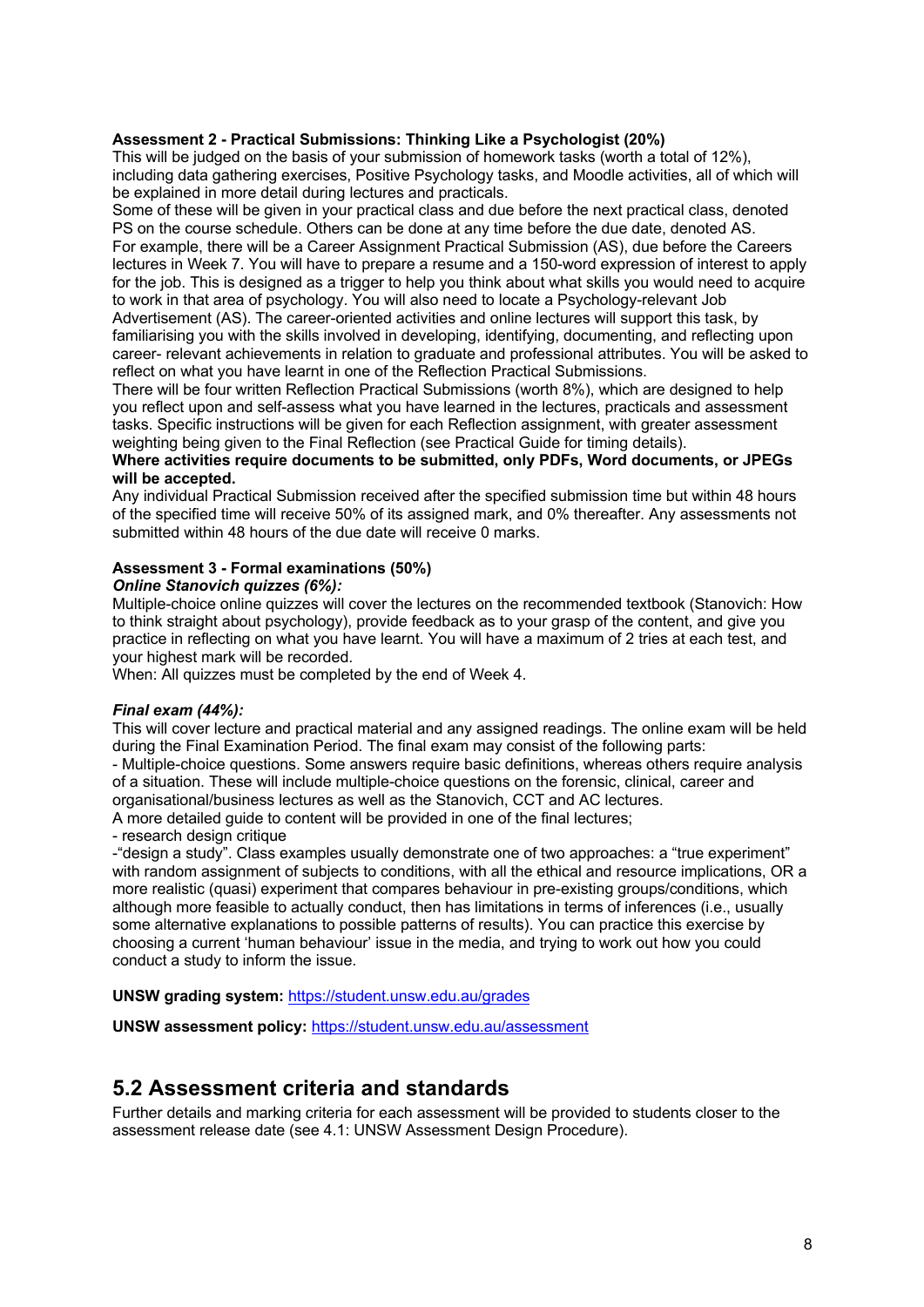### **5.3 Submission of assessment tasks**

In accordance with UNSW Assessment Policy, written pieces of assessment (Group Assignment A, Final Reflection) must be submitted online via Turnitin. No paper or emailed copies of written pieces will be accepted.

**Late penalties**: deduction of marks for late submissions will be in accordance with School policy (see: Psychology Student Guide), unless otherwise stated in this outline.

**Special Consideration:** Students who are unable to complete an assessment task by the assigned due date can apply for special consideration. Students should also note that UNSW has a Fit to Sit/Submit rule for all assessments. If a student wishes to submit an application for special consideration for an exam or assessment, the application must be submitted prior to the start of the exam or before an assessment is submitted. If a student sits the exam/submits an assignment, they are declaring themselves well enough to do so and are unable to subsequently apply for special consideration. If a student becomes ill on the day of the exam, they must provide evidence dated within 24 hours of the exam, with their application.

Special consideration applications must be submitted to the online portal along with Third Party supporting documentation. Students who have experienced significant illness or misadventure during the assessment period may be eligible. Only circumstances deemed to be outside of the student's control are eligible for special consideration. Except in unusual circumstances, the duration of circumstances impacting academic work must be more than 3 consecutive days, or a total of 5 days within the teaching period. If the special consideration application is approved, students may be given an extended due date, or an alternative assessment/supplementary examination may be set. It is advisable that you notify Dr Morris if you submit a Special Consideration application, to ensure that she is aware that you have applied (no additional detail needs to be provided to her). For more information see https://student.unsw.edu.au/special-consideration.

**Alternative assessments**: will be subject to approval and implemented in accordance with UNSW Assessment Implementation Procedure.

**Supplementary examinations:** will be made available for students with approved special consideration application and implemented in accordance with UNSW Assessment Policy.

### **5.4. Feedback on assessment**

Feedback on all pieces of assessment in this course will be provided in accordance with UNSW Assessment Policy.

| <b>Assessment</b>                                                               | When                               | <b>Who</b>      | Where               | <b>How</b>                          |
|---------------------------------------------------------------------------------|------------------------------------|-----------------|---------------------|-------------------------------------|
| <b>Assessment 1: Research</b><br>and communication (Group<br>assignment)        | Part A: Week 5<br>Part B: Week 11  | SM/ES<br>SM/ES  | Moodle<br>Moodle    | <b>Rubric</b><br>Summative feedback |
| <b>Assessment 2: Thinking</b><br>like a Psychologist<br>(Practical Submissions) | Varied                             | SM/ES           | Moodle, in<br>class | Formative &<br>summative feedback   |
| <b>Assessment 3:</b><br>Examinations                                            | Stanovich: by Week 4<br>Final Exam | Moodle<br>SM/ES | Moodle<br>N/A       | Quiz feedback<br>N/A                |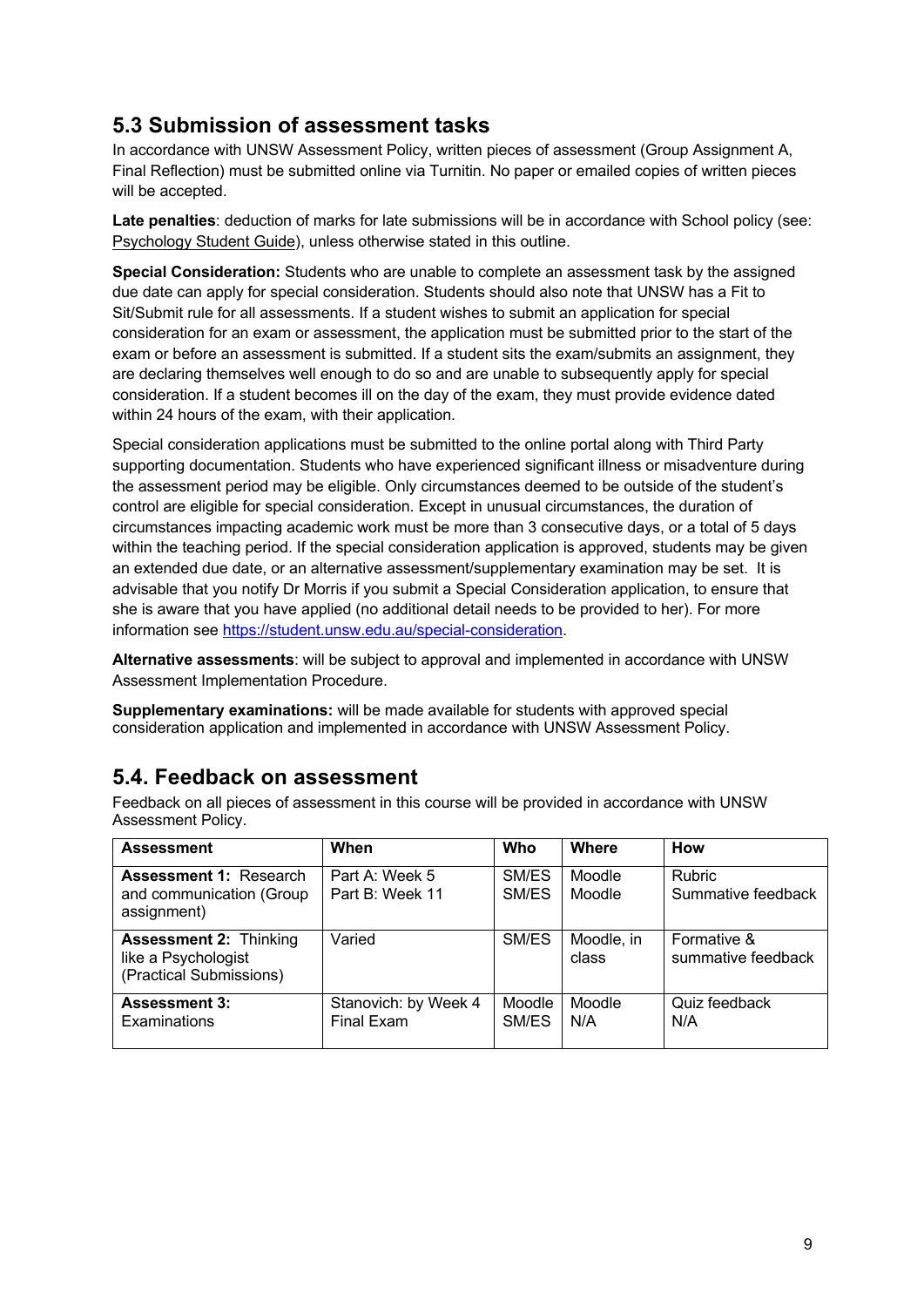# **6. Academic integrity, referencing and plagiarism**

The APA (7<sup>th</sup> edition) referencing style is to be adopted in this course. Students should consult the publication manual itself (rather than third party interpretations of it) in order to properly adhere to APA style conventions. Students do not need to purchase a copy of the manual, it is available in the library or online. This resource is used by assessment markers and should be the only resource used by students to ensure they adopt this style appropriately: **APA 7th edition.**

**Referencing** is a way of acknowledging the sources of information that you use to research your assignments. You need to provide a reference whenever you draw on someone else's words, ideas or research. Not referencing other people's work can constitute plagiarism.

Further information about referencing styles can be located at https://student.unsw.edu.au/referencing

**Academic integrity** is fundamental to success at university. Academic integrity can be defined as a commitment to six fundamental values in academic pursuits**:** honesty, trust, fairness, respect, responsibility and courage.*<sup>1</sup>* At UNSW, this means that your work must be your own, and others' ideas should be appropriately acknowledged. If you don't follow these rules, plagiarism may be detected in your work.

Further information about academic integrity and **plagiarism** can be located at:

- The *Current Students* site https://student.unsw.edu.au/plagiarism*,* and
- The **ELISE** training site http://subjectguides.library.unsw.edu.au/elise

The *Conduct and Integrity Unit* provides further resources to assist you to understand your conduct obligations as a student: https://student.unsw.edu.au/conduct.

| <b>Recommended Texts</b>          | Stanovich, K. (2010). How to think straight about psychology.    |  |  |
|-----------------------------------|------------------------------------------------------------------|--|--|
|                                   | 10th Edition. Pearson Education Inc. NB this is now out of print |  |  |
|                                   |                                                                  |  |  |
|                                   | so if you can get hold of a second-hand copy, please do so.      |  |  |
|                                   | Morris, Cranney et al (2018). The Rubber Brain. Australian       |  |  |
|                                   | Academic Press.                                                  |  |  |
|                                   |                                                                  |  |  |
| <b>Course information</b>         | Available on Moodle                                              |  |  |
|                                   |                                                                  |  |  |
| <b>Required readings</b>          | <b>School of Psychology Student Guide</b>                        |  |  |
| <b>Recommended internet sites</b> | <b>UNSW Library</b>                                              |  |  |
|                                   |                                                                  |  |  |
|                                   | <b>UNSW Learning centre</b>                                      |  |  |
|                                   |                                                                  |  |  |
|                                   | <b>ELISE</b>                                                     |  |  |
|                                   | <b>Turnitin</b>                                                  |  |  |
|                                   |                                                                  |  |  |
|                                   | <b>Student Code of Conduct</b>                                   |  |  |
|                                   | Policy concerning academic honesty                               |  |  |
|                                   | <b>Email policy</b>                                              |  |  |
|                                   | <b>UNSW Anti-racism policy</b>                                   |  |  |
|                                   | <b>UNSW Equity and Diversity policy statement</b>                |  |  |

## **7. Readings and resources**

<sup>&</sup>lt;sup>1</sup> International Center for Academic Integrity, 'The Fundamental Values of Academic Integrity', T. Fishman (ed), Clemson University, 2013.